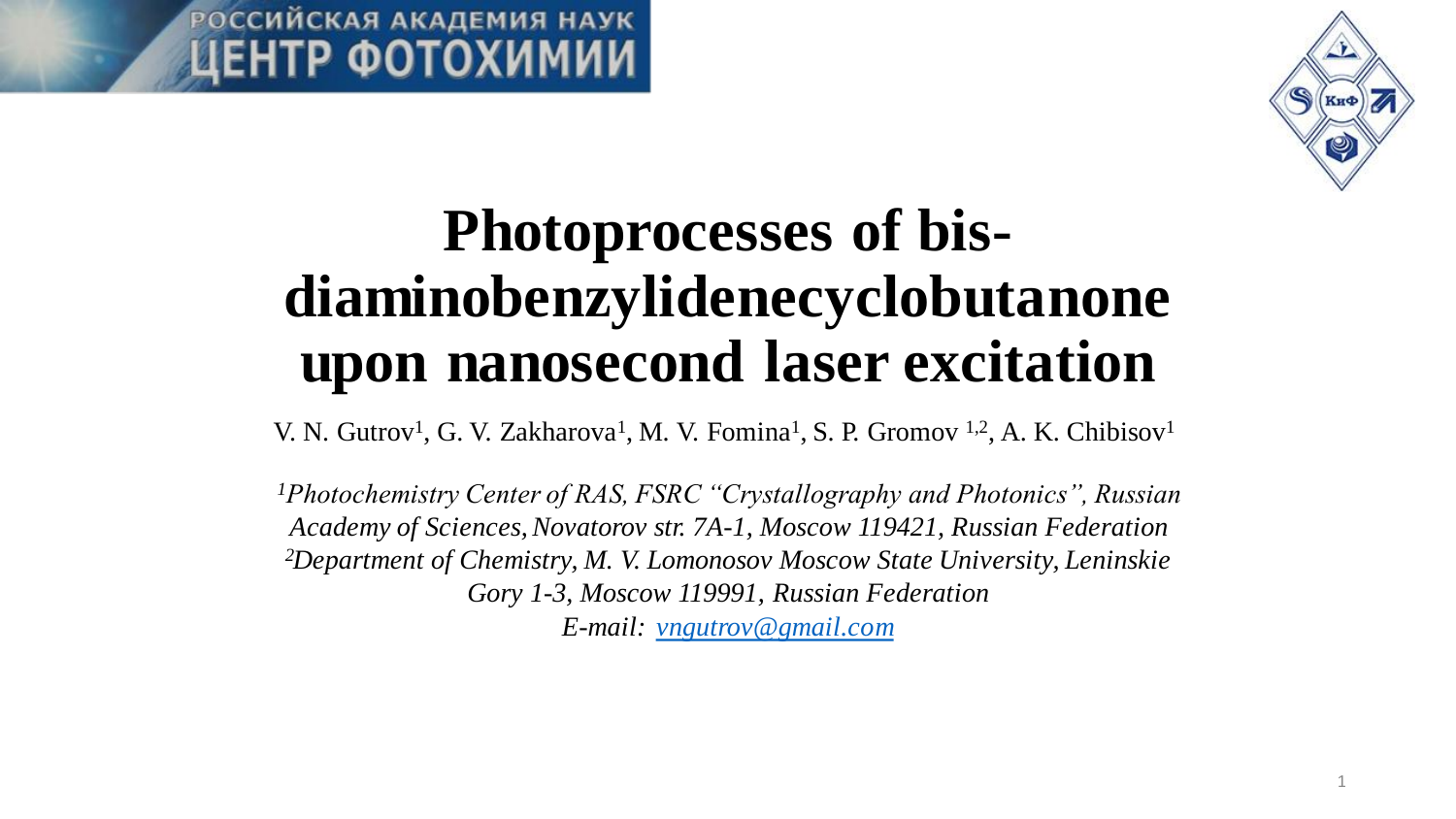



The band at 210-350 nm in absorption spectrum is due to  $\pi \rightarrow \pi^*$  transition which is typical for aromatic ketones. The band at 480-600 nm is assigned to the charge transfer (СT) state of the carbonyl group. In solution the ketocyanine dyes exist in equilibrium between enol- and ketoform that depends on the solvent properties . The keto-form dominates mostly in aprotic solvents; whereas in proton-donating solvents the keto-form

presents as charge-separated (enol-) form of dyes.

**Fig. 1**. Absorption spectra of DACB in acetonitrile and methanol.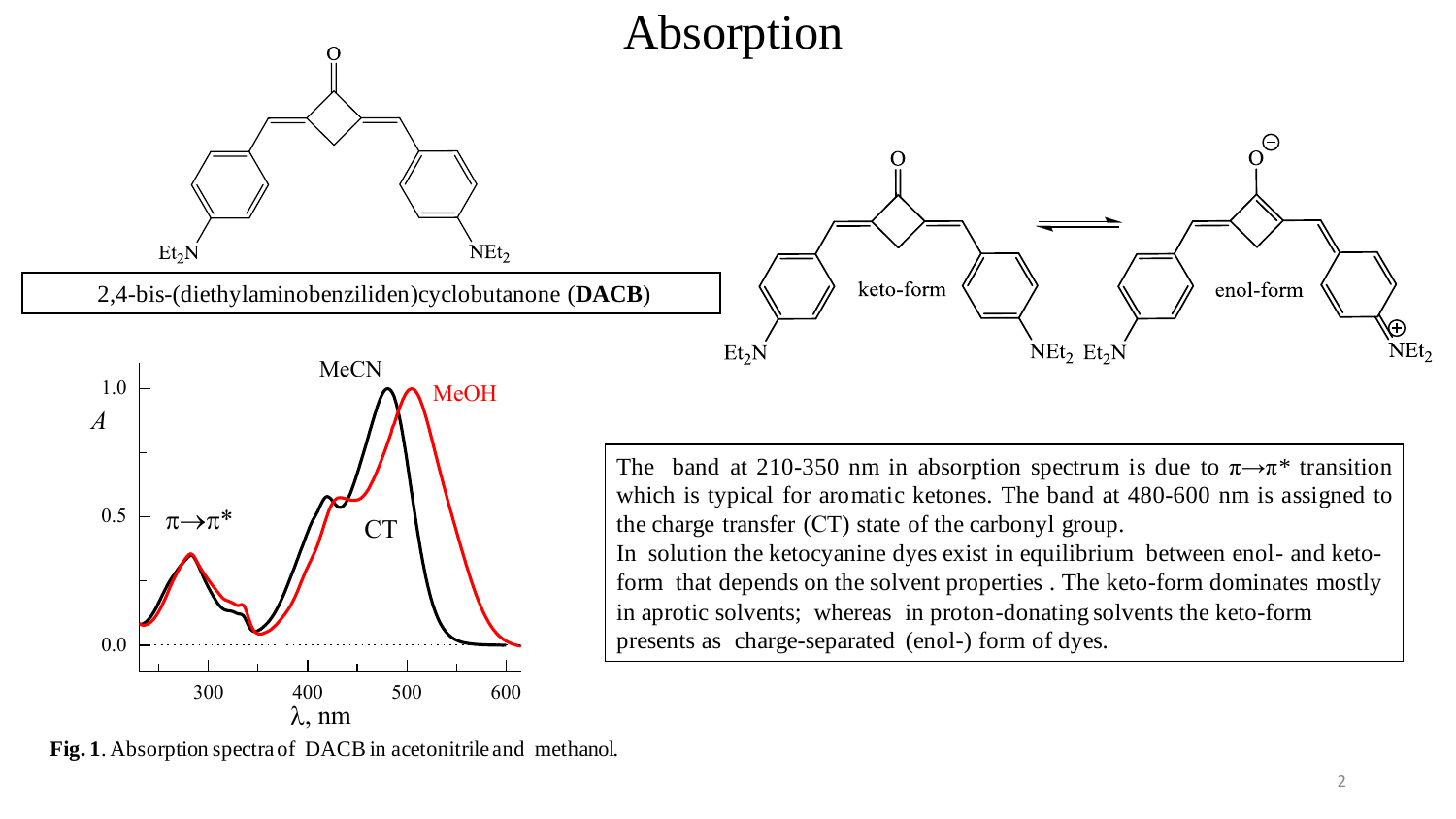# Flash photolysis



**Fig. 3**. Transient absorption spectra of DACB in oxygen-free acetonitrile at  $0.5$  and  $10 \mu s$  after the laser pulse (354 nm). Insert: decay kinetics of oxygen-free and air-saturated solution at 720 nm.

Upon laser pulse irradiation of oxygen-free solutions of DACB in acetonitrile, short-lived reversible changes in absorption were observed. The short-lived band at 720 nm is due to T-T absorption, whereas in air-saturated solutions the shortening of the lifetime was observed. The absorption band at 520 nm belongs to stable photoproduct.

Laser irradiation of oxygen-free solution in methanol resulted in an increase of the lifetime of the triplet from  $3.5 \,\mu s$  in acetonitrile to  $15 \,\mu s$ in methanol and expected photoproduct was not observed.



**Fig. 4**. Decay kinetics of triplet of DACB in MeOH and in MeCN at 720 nm .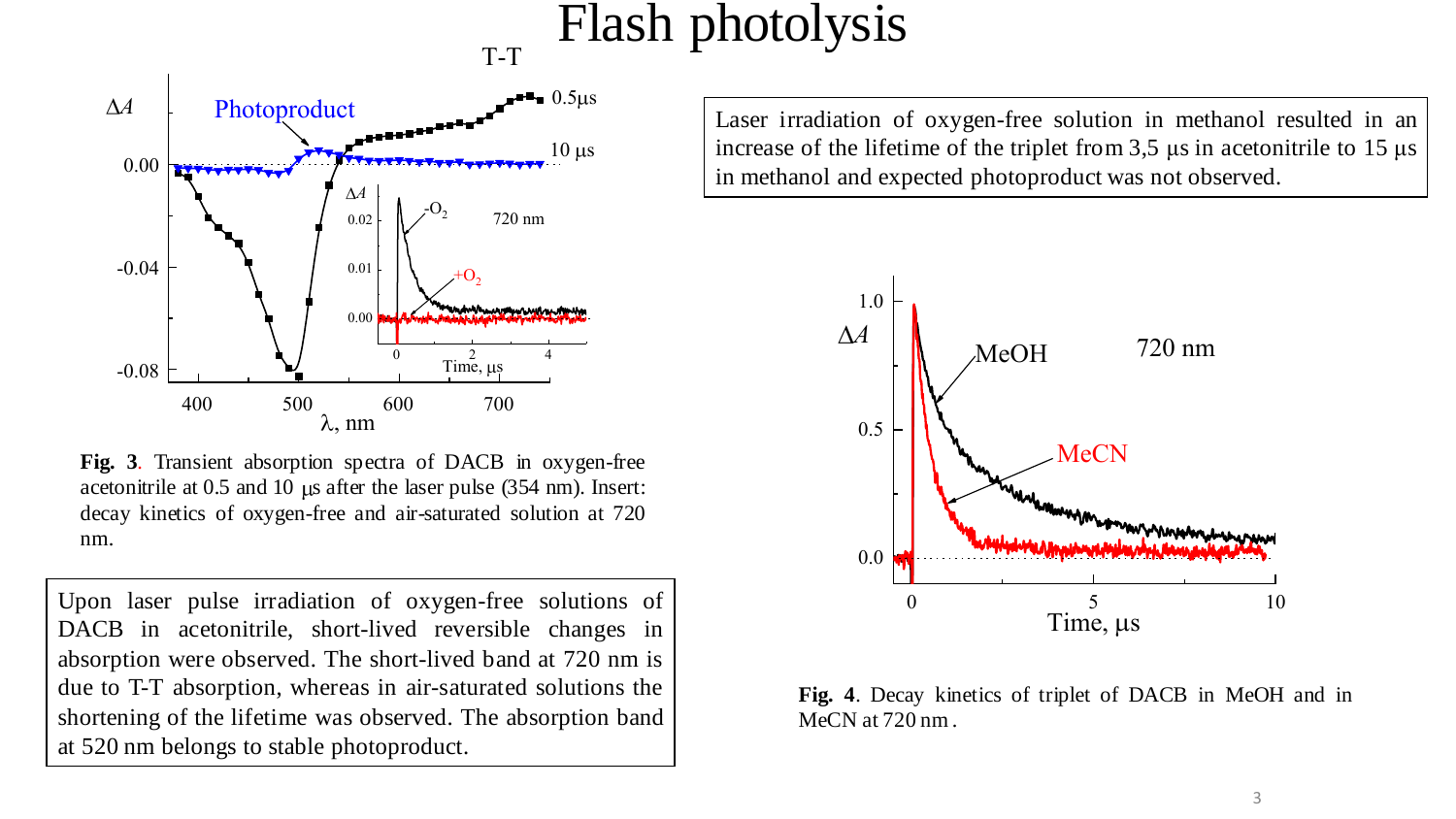### T-T Energy transfer

The decreasing of DACB triplet lifetime in the presence of tetracen as a triplet energy acceptor was found.. The appearance of the T-T absorption of tetracen at 460 nm confirmed the energy transfer.



**Fig. 5.** The decay kinetics of DACB triplet at 720 nm. The kinetics of formation and decay of tetracen triplet at 460 nm in MeCN.

#### Photoreduction of DACB by ascorbic acid (AA)  ${}^{3}$ DACB + AA  $\rightarrow$  DACB<sup>-•</sup> + AA<sup>+•</sup>  $DACB^{+}$  +  $AA \rightarrow {}^{1}DACB + AA^{+}$ Photooxidation of DACB by *para*-nitroacetophenone (*p-*NAP)  ${}^{3}DACB + p-NAP \rightarrow DACB^{+} + p-NAP^{-}$ Electron transfer  $720 \text{ nm}$   $\text{W}_{\text{M}}$  400 500 600 700 -0.02 0.00  $0.02 \upharpoonright \text{DACB}^{\bullet+}$ 0  $100 \text{ Time, } \mu s$   $200$ 0.0 0.5  $1.0 \vdash$ *A*  $\uparrow$   $\uparrow$  $\lambda$ , nm  $^{600}$  700 *2 1* +AA vullar  $DACB^{\bullet+}$ 620 nm

Fig. 6. Transient absorption spectra of DACB (1 10<sup>-4</sup> mol/L) in oxygen-free methanol in the presence of both ascorbic acid (5 10<sup>-4</sup>mol/L) (1) and *p*-NAP (2 10<sup>-1</sup>)  $5 \text{mol/L}$ ) (2) at 20 µs after the laser pulse. Inset: decay kinetics of DACB<sup>+•</sup> in the absence and presence of  $AA(5 \ 10^{-5} \text{mol/L})$  at 620 nm.

The DACB was found to participate in the redox photoreaction proceeding via the transient species as the dye triplet, both radical anion ( $\tau = 3 \cdot 10^{-4}$  s) and radical cation ( $\tau = 5 \cdot 10^{-5}$  s).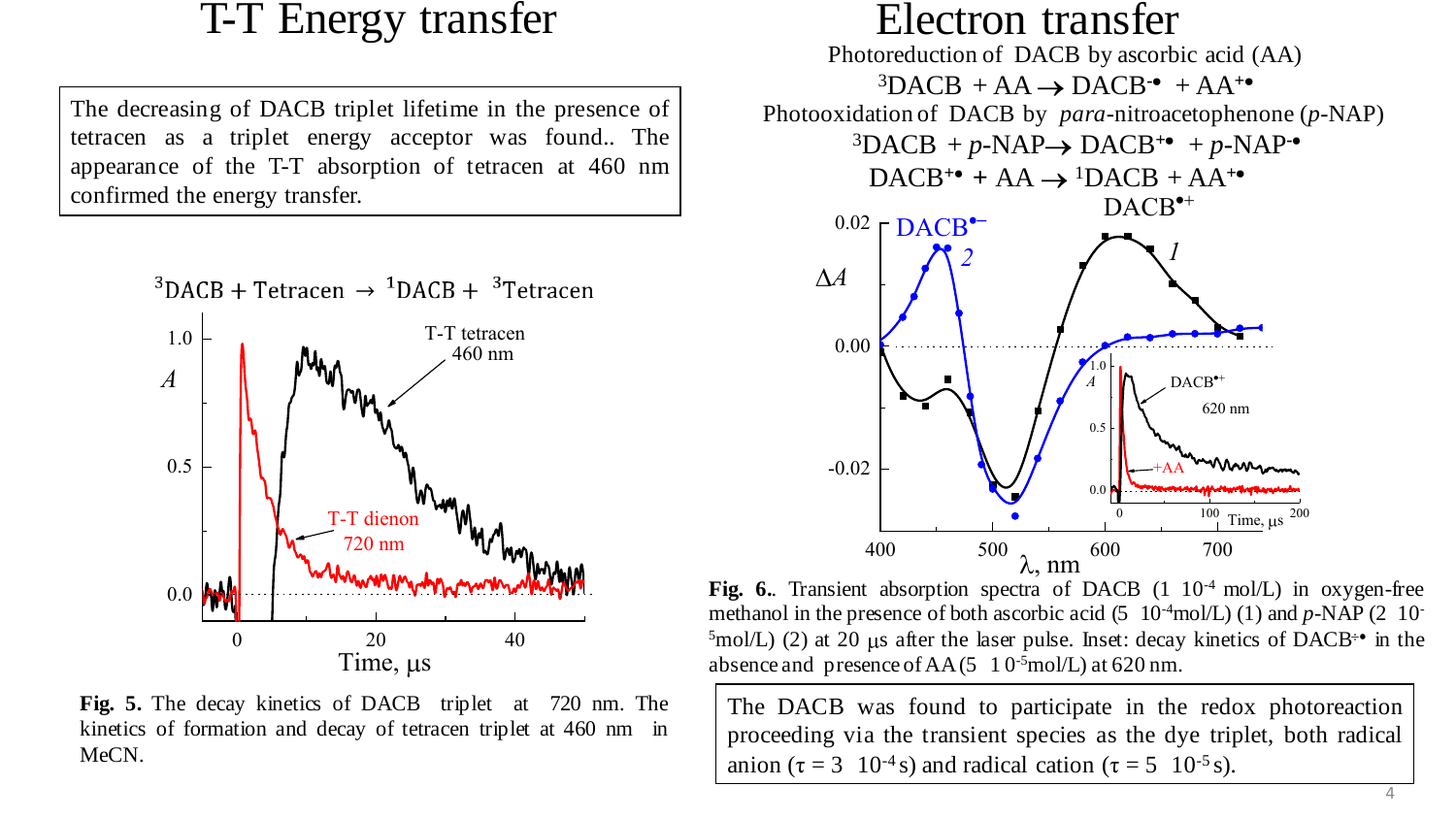### Photoproduct formation

#### Continuous irradiation Pulse laser irradiation

Upon irradiation of a DACB solution in toluene with light varied in the range 420-480 nm, the changes in the absorption spectrum associated with the formation of a photoproduct were observed. However, subsequent irradiation of the photoproduct at (>515 nm) resulted in the restoration of the principal absorption band.



**Fig. 7**. Absorption spectra of DACB in toluene before (1) and after (2)  $\qquad$  initial dienone at 468 nm. irradiation at 420 - 480 nm, and as well as after subsequent irradiation at >515 nm (3). Inset: the difference absorption spectrum between spectra 2 and 1 (absorption spectra of photoproduct)



**Fig. 8**. Transient absorption spectra of DACB in toluene at 3μs after laser pulse at 354 nm (1) and at subsequent laser pulse at 532 nm (2).

The laser irradiation at 354 nm resulted in the formation of a stable product at 493 nm. The subsequent laser irradiation at 532 nm in the absorption region of the photoproduct gives rise to formation of the